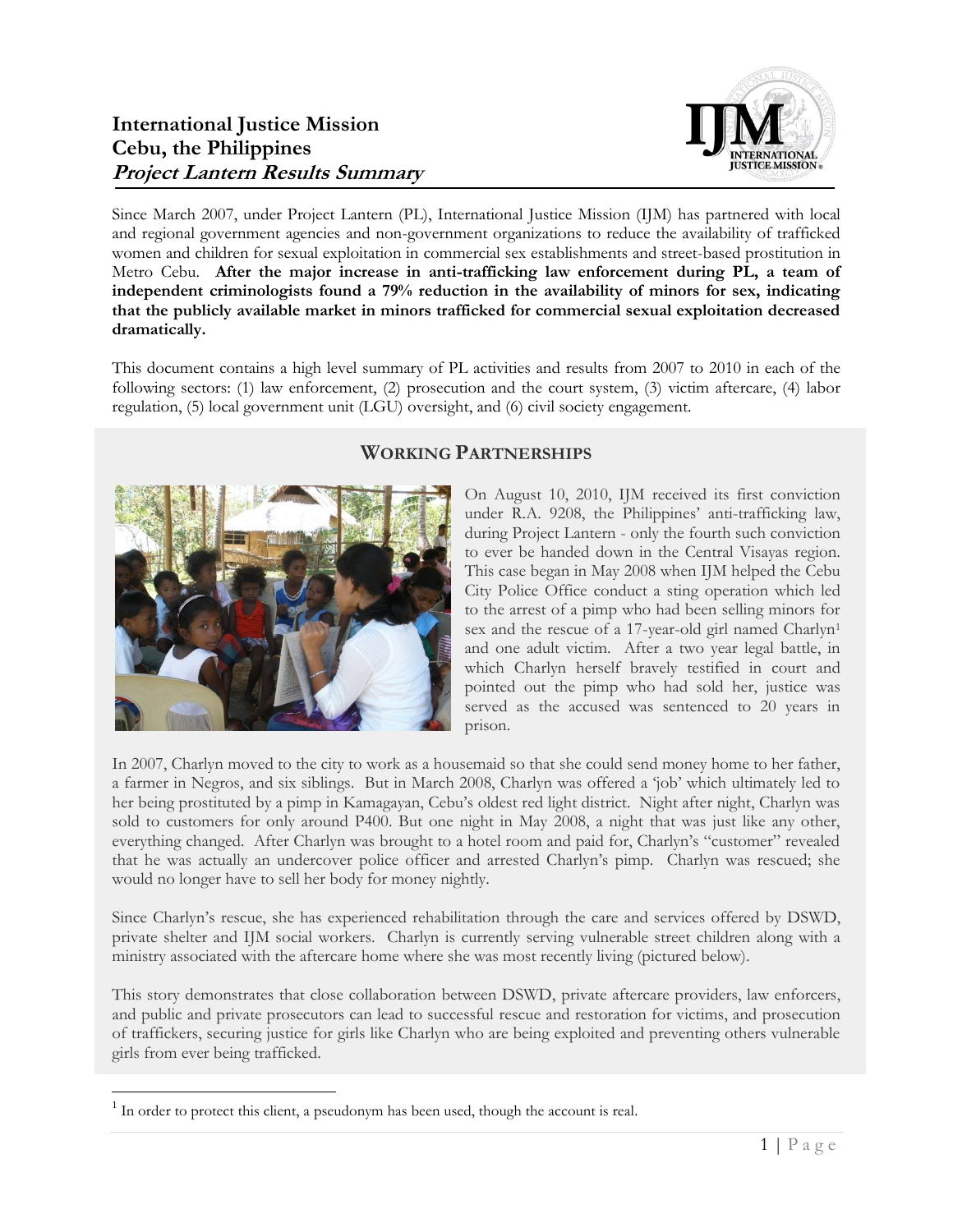# **Project Lantern Background and Design**

In November 2005, the Bill & Melinda Gates Foundation awarded International Justice Mission (IJM) a \$5 million grant to support a five-year anti-sex trafficking project, which intended to demonstrate the effectiveness of a law enforcement-based strategy to reduce the prevalence of sex trafficking and commercial sexual exploitation of children. In 2006, IJM staff researched 14 potential locations before identifying Cebu, Philippines as the strongest candidate for the project location. IJM staff visited Cebu and spoke with local government, law enforcement, aftercare, and NGO stakeholders to confirm the suitability of Cebu, specifically the Metro Cebu area, as the project site. The project was entitled "Project Lantern" because a lantern was a symbol of hope and freedom during the period of the Underground Railroad. Slaves looked for illuminated lanterns, strategically placed by a network of supporters in front of "safe houses," along the road to freedom. Similarly, Project Lantern strives to light a safe path towards freedom for victims of modern-day slavery.

# **Goals and Objectives**

Project Lantern's primary goal was to mobilize counter-trafficking stakeholders to support effectively enforcing anti-human trafficking law as a critical component of a comprehensive counter-trafficking strategy.

IJM intended to achieve its goal by accomplishing the following two objectives:

- (1) Reduce the number of sex-trafficking victims in the target area and make the reduction sustainable by increasing the capacity of counter-trafficking stakeholders.
- (2) Increase the level of understanding among key stakeholders of the benefits and challenges of adopting a law enforcement model of anti-human trafficking action through the dissemination of project results and active dialogue.

# **Strategies**

In order to accomplish the objectives listed above and produce a replicable model for mobilizing the criminal justice system to combat sex trafficking, IJM would pursue the following activities: provide information concerning suspected sex traffickers; support suspected sex trafficker arrest and prosecution; and ensure proper care of rescued victims.

IJM would also build the capacity of local counter-trafficking stakeholders in Cebu through training and professional support. As the capacity of local law enforcement and the local justice system improved, IJM believed local authorities would arrest more suspected sex traffickers and there would be an increase in the number of successful prosecutions of sex traffickers. IJM believed that the increase in arrests and prosecutions of suspected traffickers in Cebu would result in an increased expectation of criminal sanction for individuals engaged in sex trafficking, deterring existing and potential sex traffickers. The deterrent impact of effective law enforcement would cause a significant reduction in the number of individuals engaged in trafficking in Cebu and a corresponding reduction in the number of women and girls victimized by sex traffickers.

# **Evaluation and Dissemination of Results**

To assess the impact of the above described interventions, IJM would retain independent evaluators to conduct separate quantitative and qualitative studies. The quantitative study was to use a simple pre-post evaluation design. An initial study would be conducted prior to the implementation of any training activities or other interventions by IJM in Cebu in order to establish a baseline measure of the availability of trafficking victims. A second study would be conducted at the project mid-point, and a final study would be conducted at the end of the project in order to measure any changes in the availability of minor victims. The qualitative evaluation would assess the capacity of justice system stakeholders over the life of the project by gathering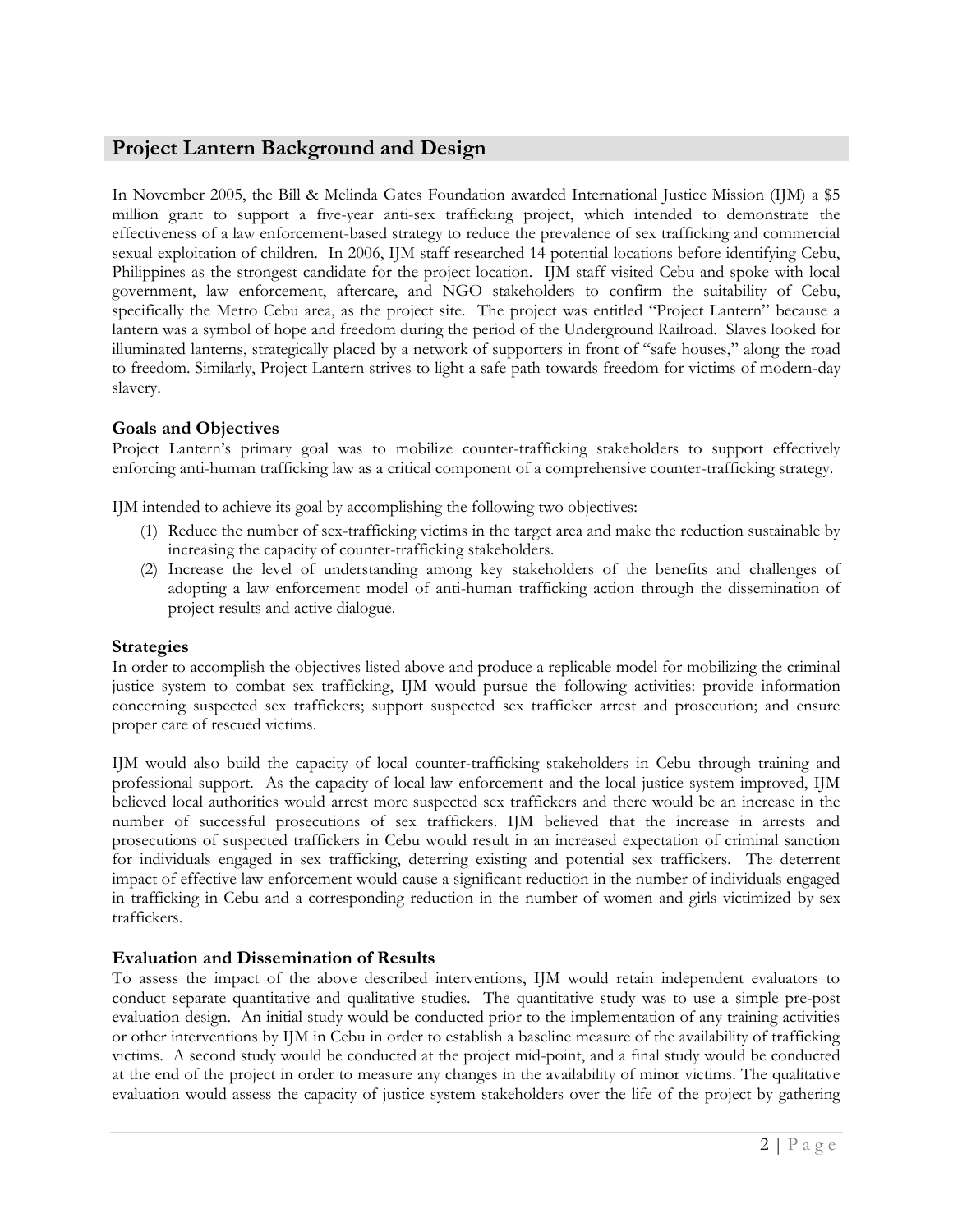and analyzing additional relevant data and stakeholder feedback to assess whether changes occurred as a result of Project Lantern.

IJM would organize stakeholder conferences at the end of the project to discuss the project and plan future action steps. IJM staff would produce and distribute a package of materials detailing Project Lantern results, findings regarding impact, and lessons learned from project implementation. IJM would host a series of stakeholder conferences at the end of the project to serve as brainstorming sessions on how to best incorporate a focus on enforcing anti-trafficking law into a comprehensive counter-trafficking strategy and how to replicate the model, or aspects of the model, in other locations. IJM staff would also be available for additional consultations with interested stakeholders to discuss replication of the project model in further depth, including sharing information about project costs.

# **Law Enforcement**

## **Supported Law Enforcement Operations that Resulted in Increased Rescues and Arrests**

Police in the target area rescued 259 sex trafficking victims from January 1, 2007 to September 30, 2010 as compared to only 27 victims that were rescued during the three years prior to PL's activities. Of those 259 rescued victims, PL initiated operations resulted in the rescue of 114 victims. Of the remaining 145 rescued victims, PL-trained police initiated the majority of the victim rescues. Law enforcement partners requested, and IJM provided, legal and aftercare assistance prior to or immediately after the vast majority of victim rescues. The continued increase in rescues conducted by law enforcement apart from PL initiated operations throughout the project indicates that (1) PL training was providing the knowledge and skills to equip police to more effectively intervene on behalf of victims, and (2) the local public justice system was taking increased ownership of its role in fighting sex trafficking.

IJM assisted law enforcement in the target area on 36 anti-trafficking operations, which resulted in the arrests of 77 suspected traffickers. As discussed in more detail in the next section, there were 107 perpetrators charged with violations of the Philippines Anti-Trafficking in Persons Act (R.A. 9208) as a result of the law enforcer's ability to build compelling cases against the suspected traffickers.

|                                                  | 2007 | 2008 | 2009 | 2010 <sup>2</sup> | $\tau_{\text{otan}}$ |
|--------------------------------------------------|------|------|------|-------------------|----------------------|
| <b>Total Victims Rescued</b>                     | 54   |      | 89   | 35                | 259                  |
| <b>IIM-Assisted Law Enforcement Operations</b>   |      | 10   |      |                   | 36                   |
| Perpetrators Arrested in IIM-Assisted Operations |      |      |      |                   | --                   |

# **Law Enforcement Capacity Building**

 $\overline{a}$ 

As described in this section, IJM recognized the foundational role of law enforcement in building successful prosecution, and therefore focused significant resources on enhancing law enforcement capacity to investigate trafficking in persons crimes and rescue victims. The primary strategy was to provide intensive, professional training to law enforcement, particularly Philippine National Police (PNP), personnel who would then be able to work together with IJM staff in building up actual cases of trafficking. The PNP readily agreed to partner with IJM on police training, and sessions began on schedule in March 2007. After several months, IJM staff identified several challenges to maximizing the effectiveness of the training sessions. First was the PNP policy of transferring officers between units and jurisdictions on a regular basis, and second was the lack of a dedicated group of police assigned to handle investigations of trafficking cases. These circumstances were limiting the potential impact of PL capacity building efforts because IJM was focusing its training on a larger group of officers, some of whom were being transferred shortly after being trained to units or jurisdictions and in which they did not have opportunities to work on trafficking cases.

<sup>2</sup> 2010 data throughout the report is through September 30, 2010 unless otherwise indicated.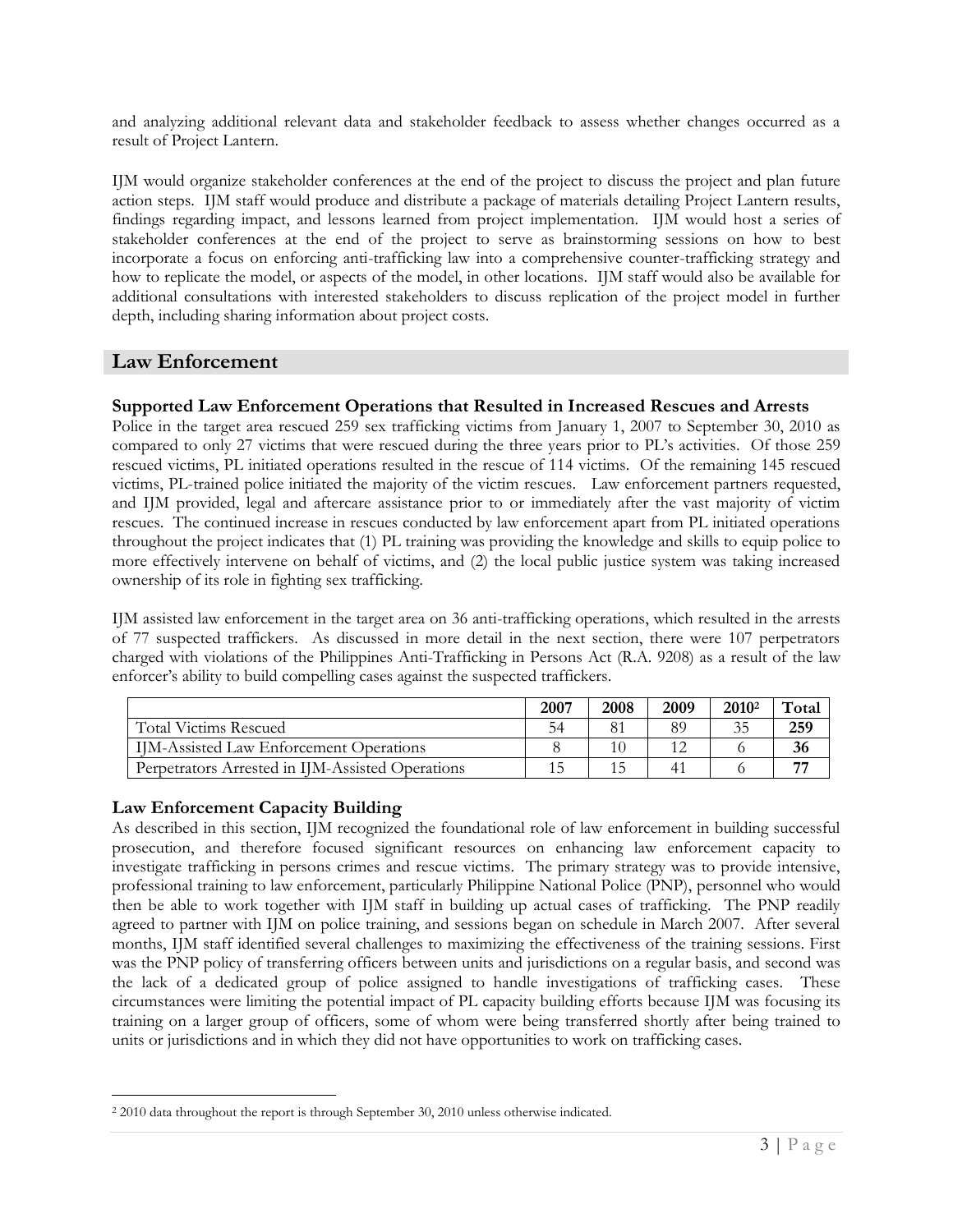## **PNP Regional Anti-Human Trafficking Task Force**

After consultation with its stakeholders, IJM determined that the most promising strategy to overcome these obstacles would be to advocate for the establishment of a dedicated police task force composed of personnel who would not be eligible for transfer to another unit for a significant period of time after receiving specialized anti-trafficking training. In September 2008, IJM and the PNP, Region 7 (PNP-7) signed a Memorandum of Understanding (MOU) committing to establish and support a Regional Special Investigations Unit (RSIU) dedicated to enforcing anti-trafficking laws. The PNP-7 staffed and deployed a seven-member RSIU and IJM provided extensive training, logistical support for operations, and separate office space for the unit. Over the next several months, the RSIU completed several successful antitrafficking operations. However, by April 2009, the RSIU was not actively or regularly pursuing antitrafficking investigations and IJM learned that all members of the RSIU had received transfer orders to another region for a different assignment. IJM staff worked with the PNP to prevent the transfer of four of the seven RSIU team members. However, overall, the RSIU was less successful than hoped during its first nine months in enforcing RA 9208 and related laws.

In June 2009, IJM met with the newly installed PNP-7 Regional Director to review the structure and effectiveness of the RSIU. The new Regional Director agreed to create a new, stronger anti-trafficking unit to replace the RSIU. In July 2009, the Police Regional Office, Region VII (PRO-7) signed a new MOU with IJM to form and support a stronger police task force named the Regional Anti-Human Trafficking Task Force (RATTF). The RATTF was conferred with authority to conduct surveillance, investigate, conduct rescue operations, and pursue the prosecution of persons engaged in human trafficking. It was created to be more independent from its mother unit than the RSIU had been, and received intensive training from IJM. When the RATTF MOU expired in July 2010, PRO-7 and IJM renewed the agreement. The new MOU will be in effect until July 2012.

The RATTF has proven to be an effective tool in the fight against human trafficking in Metro Cebu. They have conducted 17 rescue operations against various types and levels of commercial sex establishments involved in human trafficking as well as against street-based pimps who were exploiting trafficked women and girls. They have rescued 85 trafficked victims from exploitative situations, arrested 32 suspected human traffickers, and filed 28 trafficking in persons cases with the prosecutors' offices.

### **Law Enforcement Training**

From 2007 to September 2010, IJM staff conducted 39 week-long training sessions for a total of 730 law enforcement personnel from in and around the target area. Training topics were selected together with PRO-7 Training Department staff and designed to address gaps in existing police training that were creating barriers to successful prosecution of trafficking cases. Training topics included Anti-human Trafficking Investigations, Law Enforcement Ethics, Crime Scene Investigation, Evidence Collection, Witness Interviewing, Victim Sensitivity, Affidavit Taking and Writing, Operative Buildup, and Instructor Training. IJM trainings were conducted by professional police trainers, and local instructors as needed and available, using curriculum reviewed and approved by the PRO-7 Training Department. Trainings included relevant Philippines laws and procedures, international best practices, and practical exercises.

|                                                          | 2007 | 2008 | 2009 | 2010 | Total |
|----------------------------------------------------------|------|------|------|------|-------|
| Week-Long Law Enforcement Training Sessions <sup>3</sup> |      |      |      |      | 39    |
| Training Participants <sup>4</sup>                       | 185  | 203  | 198  | 144  | 730   |

 $\overline{a}$ <sup>3</sup> Only includes week long training sessions. IJM also conducted numerous shorter trainings on relevant laws and procedures to units particularly active in anti-trafficking investigations.

<sup>4</sup> Includes some double-counting of training participants as each was counted each time he/she attended a session. A majority of participants attended only one training session; but, some attended multiple, the highest being four sessions for one individual.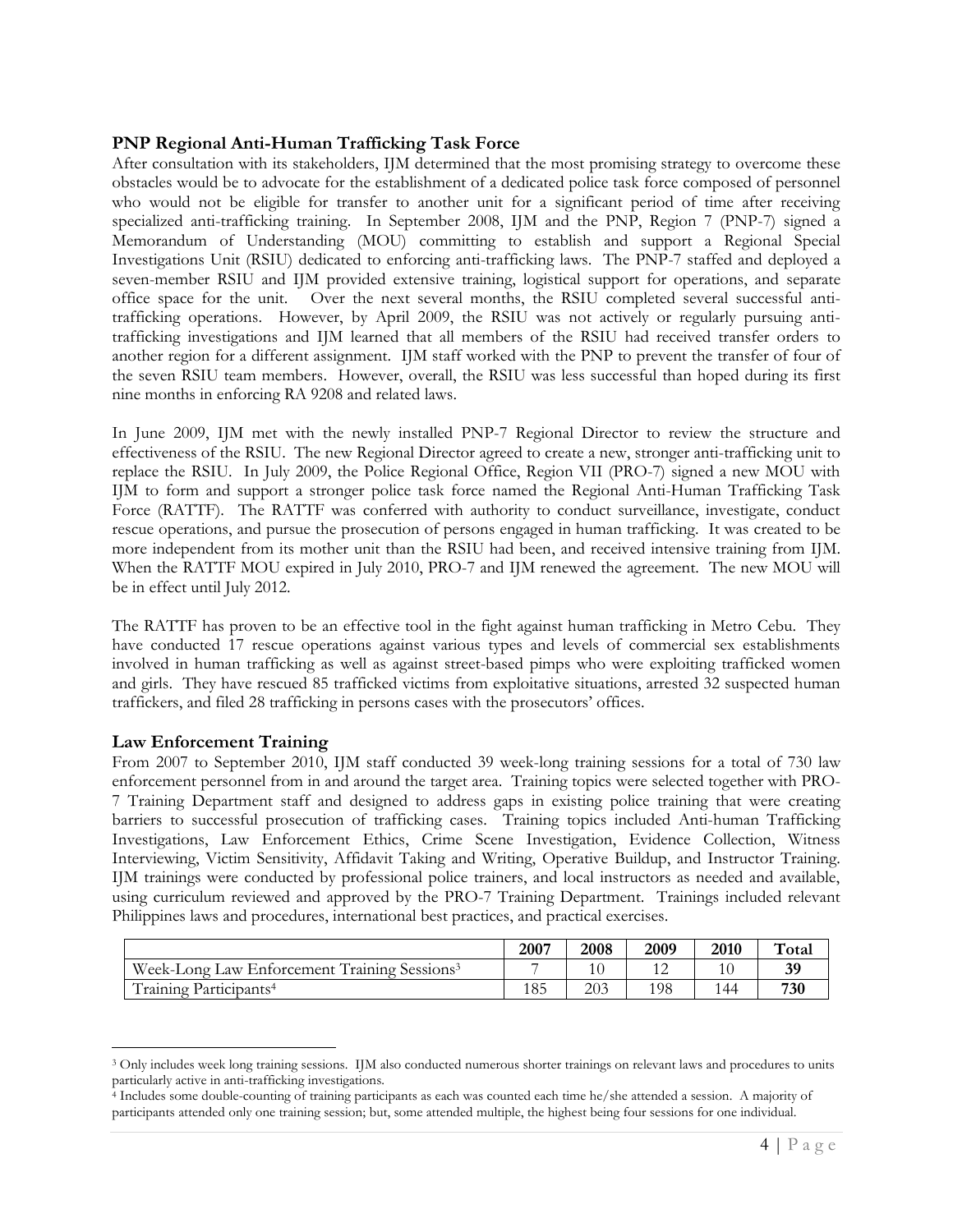To formalize their relationship with regards to the described training, the PNP and IJM entered into a Memorandum of Agreement (MOA) in February 2009. In the MOA the PNP agreed to work with IJM to develop PNP Instructors and adopt IJM training materials for use by the PNP in their own training programs. The MOA also called for the creation of an oversight committee and quarterly update reports provided by IJM to the PNP.

Throughout the project, IJM police training staff worked with PNP officials to increase the number of repeat training participants and increase the proportion of training participants who regularly had the opportunity to conduct trafficking investigations. With the formation of the Regional Special Investigations Unit (RSIU) in the third quarter of 2008, and later the formation of the Regional Anti-Human Trafficking Task Force (RATTF) in the third quarter of 2009, IJM was able to focus more of its training on a small group of police assigned specifically to investigate trafficking cases. Simultaneously, IJM continued to conduct trainings for other police units. Units that received more PL training, including the RSIU and RATTF, conducted more successful anti-trafficking operations. The number of victims rescued by IJM-trained law enforcement since 2007 indicates that PL police trainings enhanced anti-trafficking casework in the Metro Cebu area.

# **Prosecution and Court System**

## **Supported Anti-Trafficking Prosecutions**

IJM-assisted law enforcement investigations resulted in 107 perpetrators being charged in court with violations of the Philippines' Anti-Trafficking in Persons Act (RA 9208). In August 2010, the first of these cases, a case that began in May 2008 against a pimp who was accused of selling a minor for sex, reached verdict and the accused trafficker was convicted for Qualified Trafficking. This was only the fourth such conviction to be handed down in the Central Visayan region. On October 29, 2010, the first case IJM had provided legal assistance to in 2007, reached verdict and resulted in a conviction of a woman who had trafficked five women to Malaysia for sexual exploitation. As of the end of October 2010, two more IJM cases in Cebu were awaiting promulgation of judgment and several others were expected to be submitted for decision in the final months of 2010.<sup>5</sup> As of the end of October 2010, IJM attorneys were assisting in 62 active prosecutions and anticipate having many more convictions in the next several years.

|                                             | 2007                      | 2008         | 2009 | 2010 | $\mathbf{H}$<br>otal |
|---------------------------------------------|---------------------------|--------------|------|------|----------------------|
| Perpetrators<br>Charged<br>Number of<br>. . | $\rightarrow$<br><b>I</b> | $\sim$<br>ری | -48  | . .  | 107                  |

### **Prosecution and Court System Capacity Building**

### Women and Children's Waiting Area in Cebu City/Province Courthouse

In 2008, IJM identified that one obstacle to successful prosecutions was the insecurity of victim witnesses during inquest proceedings<sup>6</sup> and trial. During inquest, victim witnesses and the accused had to wait in the same room while the prosecutor interviewed them and reviewed the evidence. During trial, victim witnesses were often harassed and intimidated by defendants and their supporters while waiting to testify. To maintain security, IJM and the Regional State Prosecutor agreed to work together with the Cebu City Prosecutor's Office to designate and renovate a holding area for vulnerable victim witnesses in all types of cases, including human trafficking cases. IJM renovated the designated space, which was ready for use in early 2009. Prosecutors are now able to conduct inquest proceeding in the new waiting room, which has separate areas for suspects and victims to stay, and victims can wait in this room before testifying anywhere in the courthouse.

 $\overline{a}$ 

<sup>5</sup> One case has been waiting for promulgation since early 2009.

<sup>6</sup> Inquest is a part of Philippines criminal procedure following warrantless arrests wherein a prosecutor conducts a hearing to review evidence against an arrested person in order to decide whether or not to charge the arrested person.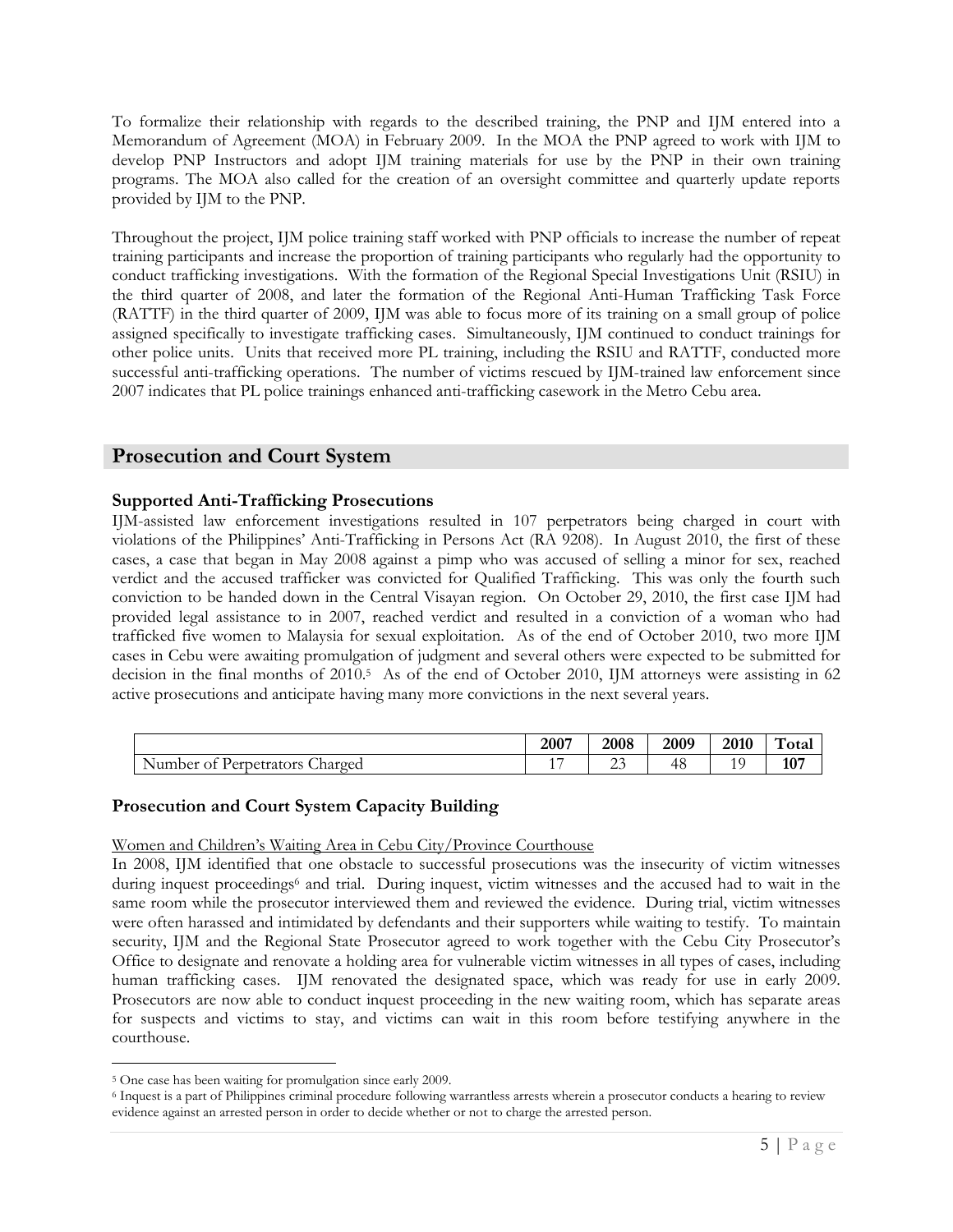### Anti-Trafficking in Persons Prosecution Guidebook

In 2007 and 2008, IJM legal staff researched and drafted 18 legal briefs addressing common legal issues encountered in the prosecution of charges filed under RA 9208. IJM compiled these briefs, along with an overview of the law and practice tips, for publication in a reference book to be used by public and private prosecutors and judges. IJM provided copies of the book to local prosecutors, judges, and law enforcement officials, many of whom have reported using it regularly in preparing for trial and giving seminars.

### Legal Trainings

IJM either hosted or co-hosted six trainings for judges and prosecutors in the Metro Cebu area to deepen understanding of the provisions of RA 9208 and promote more successful prosecutions. Legal trainings resulted in improved compliance with the law on several trafficking prosecutions. Of the six trainings, IJM conducted four of its own trainings for prosecutors and judges on technical legal aspects of prosecution of cases under RA 9208. In July 2009, the Philippine Judicial Academy (PHILJA), in partnership with IJM, conducted a Competency Enhancement Training (CET) on Child Abuse and Trafficking cases for judges and court personnel from Metro Cebu. In September 2010, PL co-hosted with US Embassy and US DOJ a three-day law enforcement and prosecutors training entitled "Achieving More Prosperous Prosecutions in Human Trafficking Cases" where participants received training on advanced investigation techniques, evidence collection, witness interviewing, and affidavit drafting.

IJM also developed a pool of legal interns and volunteers available to assist prosecutors and law enforcement, and potentially act as private prosecutors, in the future. In partnership with the University of San Carlos Law School in Cebu City, IJM provided training in anti-trafficking legal aid for law students. IJM also conducted several trainings for legal volunteers and regularly hosted local legal interns and volunteers during the project.

# **Victim Aftercare**

### **Supported and Provided Aftercare Services to Survivors and Impacted Non-Victims**

After each successful anti-trafficking operation, IJM social workers worked closely with Department of Social Welfare and Development, Region VII (DSWD-7) social workers and other care providers to ensure that each rescued victim received adequate support while recovering from the abuses committed against her. IJM social workers, lawyers, and other staff assisted DSWD-7 staff with security and other logistics needed immediately post-rescue, conducting initial interviews with all suspected victims to gather information, and compiling affidavits to support prosecutions. After initial processing, IJM social workers coordinated with DSWD-7 and other NGO social workers to provide medical care, counseling, and case management services to all clients, including regular client meetings to discuss client progress towards goals as articulated on each client's treatment plan.

From 2007 to September 30, 2010, IJM aftercare staff provided assistance to 228 victims who were either rescued in Metro Cebu or were originally trafficked from Metro Cebu. IJM aftercare staff also provided assistance to 38 additional individuals directly involved in trafficking cases. In total, under PL, IJM aftercare staff assisted 276 clients, 194 of whom are currently receiving services and assistance. Most are involved in treatment programs and are progressing positively towards goals set by the clients themselves. IJM assisted in the reintegration of 65 clients to safe living situations in the community, and social workers have continued to work with these clients.

Every quarter, IJM social workers review the status of victims rescued by law enforcement during that same quarter two years prior and provided aftercare assistance by IJM and its partners in order to assess whether rescued victims are being re-trafficked. As seen in the table below, of 94 victims rescued by law enforcement in the first year and a half of PL, social workers were able to confirm that 58 (62% of total rescues) had not been re-trafficked two years after rescue. Of the remaining 36, 15 had been re-trafficked and social workers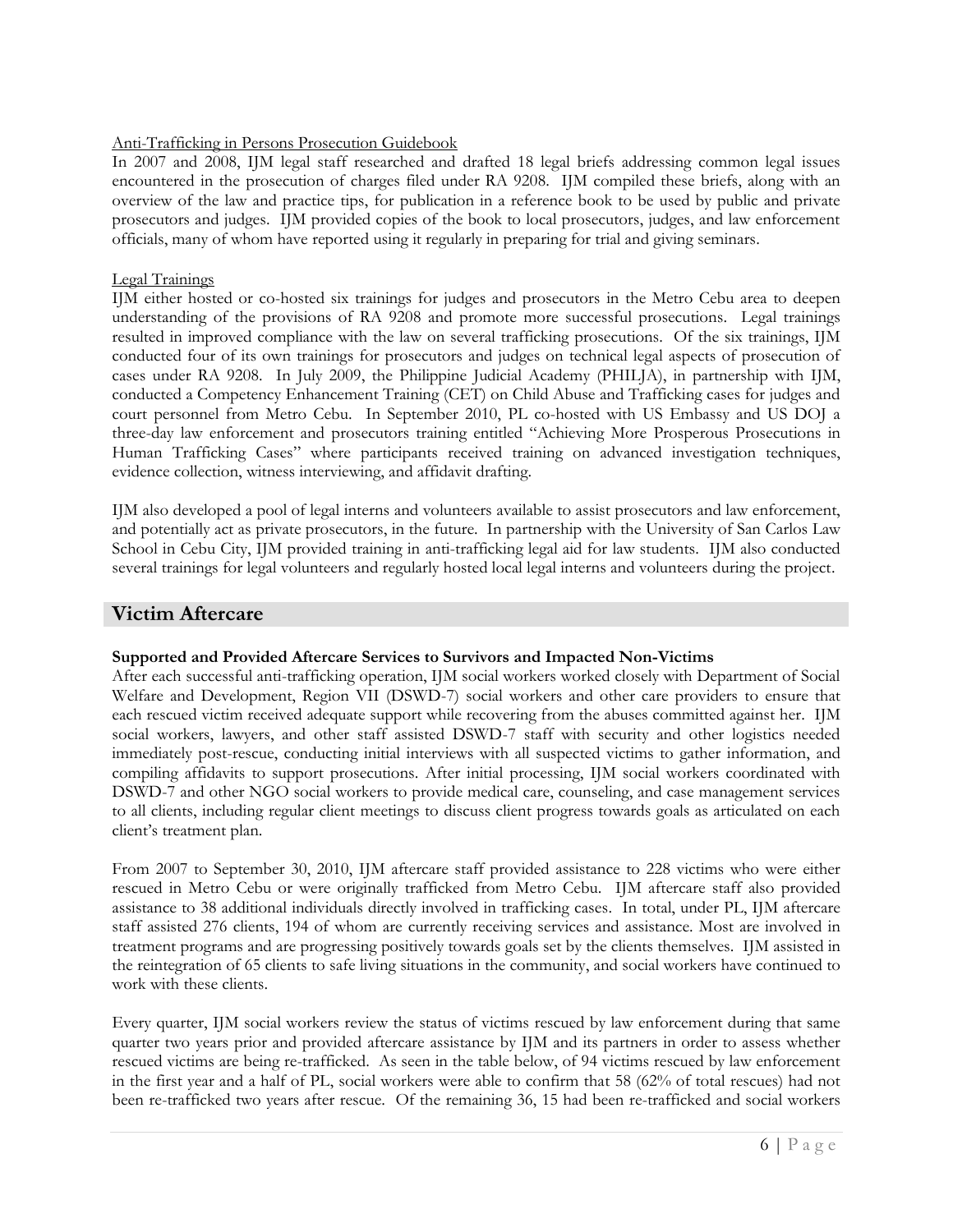were unable to confirm the status of the other 21. Most of the clients whose status IJM social workers could not confirm came from households without a home phone number, and were known to change their mobile phone numbers regularly without informing their contacts, including social workers.

|                             | Q3 2009 | Q4 2009 | Q1 2010 | Q2 2010 | Q3 2010 | Total |
|-----------------------------|---------|---------|---------|---------|---------|-------|
| Rescued Two Years Prior and |         | 35      | 20      | 21      |         | 94    |
| Provided IJM Aftercare      |         |         |         |         |         |       |
| Services                    |         |         |         |         |         |       |
| Confirmed Not Re-Trafficked |         |         |         |         |         | 58    |
| Confirmed Re-Trafficked     |         |         |         |         |         | 15    |
| Unable to Confirm Status    |         |         |         |         |         | 21    |

# **Partnership with DSWD-7**

In June 2007, IJM entered into an MOU with DSWD-7, and a supplemental MOU in January 2009. In the MOUs, IJM agreed to coordinate with DSWD during and after rescue operations to provide aftercare and legal assistance to rescued victims, and provide trainings and other capacity building assistance. DSWD agreed to coordinate with IJM during rescue operations, inquest proceedings, and trial (when necessary), coordinate with other government agencies, and participate in roundtable discussions to develop minimum standards of care for victims of trafficking. IJM and DSWD-7 renewed the provisions of both MOUs for an additional three years in December 2009.

# **Aftercare Capacity Building**

In 2007, IJM, DSWD-7, and other aftercare stakeholders met three times to assess the needs of and services available to victims of trafficking rescued in the Metro Cebu area. Participants identified several gaps in aftercare facilities and services provided in five categories: personal security, physical health, psychosocial recovery, economic self-sufficiency and reintegration. Based on this consultative process, IJM invested capacity building funds to increase the security and capacity of shelter facilities, improve the programs offered at shelters, provide training to aftercare provider staff, and develop a program for increased economic selfsufficiency for clients upon re-integration. IJM hosted three subsequent aftercare stakeholder meetings to further analyze priority gaps in aftercare services and discuss possible solutions.

# Shelter Facility and Program Enhancements

IJM worked closely with DSWD-7 and other aftercare providers to address the need for more secure facilities and more effective rehabilitative programming through the following four projects.

# *HerSpace Processing Center*

To address the lack of victim security immediately following law enforcement operations, IJM worked together with DSWD-7 in late 2007 to renovate some unused office space at the DSWD-7's Crisis Intervention Unit (CIU), creating a processing center called "HerSpace" primarily for newly rescued victims. Prior to the creation of HerSpace, immediately following a law enforcement operation, victims and suspects were typically kept in close proximity to one another at a police station, where it was possible for the perpetrator(s) to intimidate or threaten the victim(s) and where victims often felt as if they were arrested themselves. The new processing center enabled law enforcement and DSWD to keep victims separate from suspects immediately after they were removed from the crime scene, which protected rescued victims and removed non-victims from potentially intimidating police station environments following rescue, enhanced the effectiveness of aftercare assessments prior to shelter placement, and provided police investigators with the best opportunity to gain critical evidence and intelligence from women and girls removed in rescue operations. HerSpace includes several dorm rooms, where rescued victims are sheltered for approximately two weeks following an operation. This initial period post-rescue allows newly rescued victims to adjust, minimizing disruptions to shelters that is sometimes created when attempting to integrate recently rescued victims with existing shelter residents.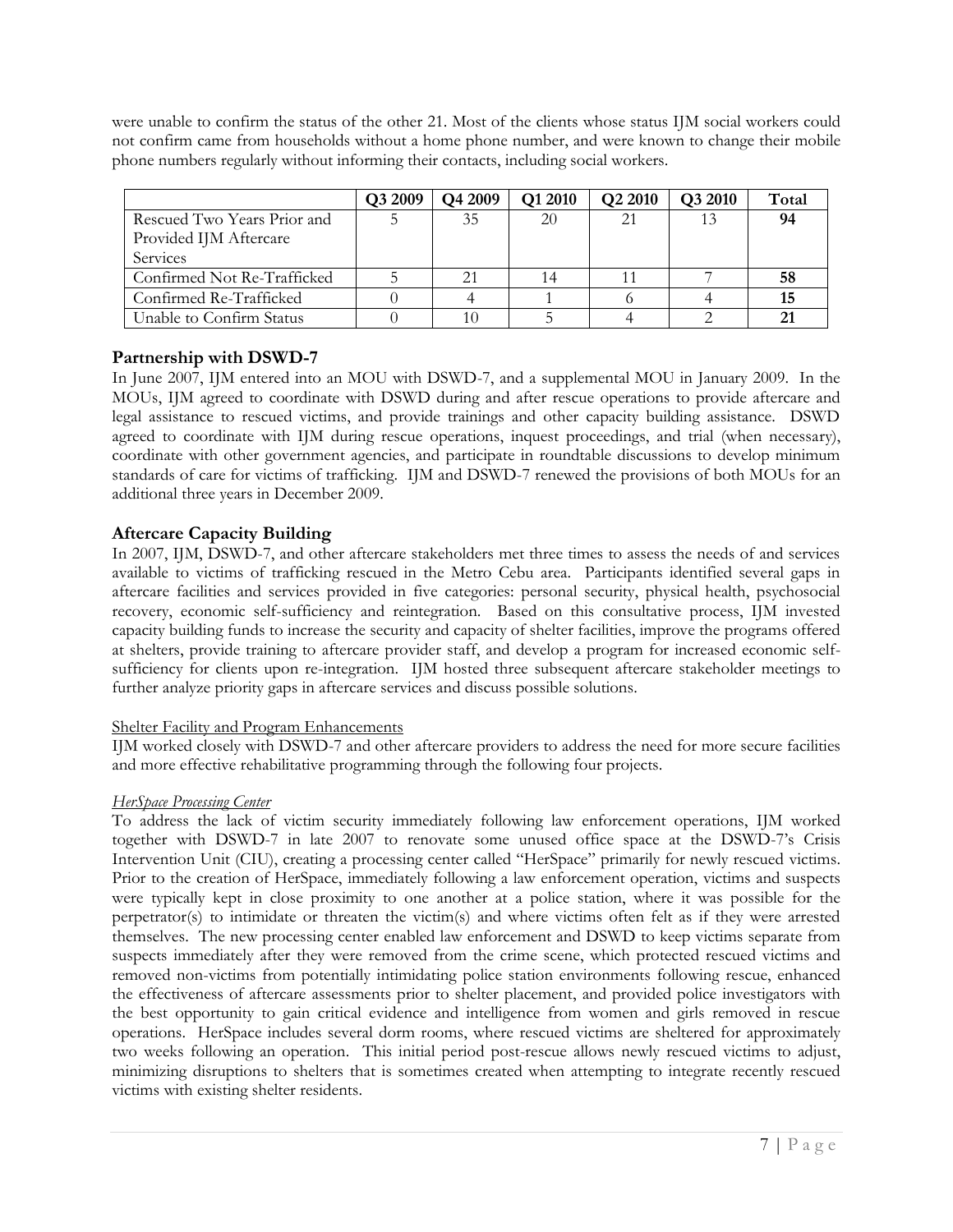#### *DSWD-7 Regional Haven*

Since late 2007, IJM has been working with DSWD-7 to develop and execute a capacity building plan to increase the quality and quantity of aftercare services offered at the DSWD-7 Haven, the primary facility for placing recently rescued trafficking victims in Metro Cebu. As part of that plan, IJM made significant investments in structural improvements to the facility that were necessary for victims of trafficking, including major renovations to its perimeter fence to provide additional security, and renovations to two existing rooms in order to create a counseling room, a mediation room, and a storage area. PL has also supplemented security guards for most of the last several years.

IJM staff also worked with DSWD-7 to identify and implement at the Haven best practices in various types of care services necessary for holistic rehabilitation of former victims of trafficking. In March 2008, IJM aftercare staff hosted several DSWD-7 staff on an educational trip to Cambodia to learn about successful programming, demonstrated by various aftercare providers specializing in caring for rescued trafficking victims. IJM staff also researched and provided DSWD-7 with copies of best practice materials regarding shelter development and operation compiled from successful aftercare projects around the world. Based on the Haven capacity building plan, IJM conducted several trainings specifically for the social workers and house parents of the Haven aimed to better equip them to provide a therapeutic environment, and prepare clients for economic self-sufficiency and job readiness. In 2009, the Haven was the site of IJM's first Job Readiness Training Course provided to victims of trafficking in Metro Cebu, and has since graduated two classes with a total of 12 graduates.

### *DSWD-7 Home for Girls*

To further improve DSWD-7's existing shelter capacity and to accommodate the increasing number of victims being rescued by law enforcement in the Metro Cebu area, IJM sponsored a renovation project in late 2009 to improve the DSWD-7's Home for Girls shelter. The renovations, which were completed in early 2010, included expanding dormitory and restroom facilities, adding therapy facilities, repairing existing dormitory facilities, repairing the shelter roof to add the new rooms, and supplying furniture to fill the new rooms.

#### *My Refuge House*

Throughout 2009, IJM worked closely with My Refuge House (MRH), a shelter developed by a US-based organization in 2008 to care for recently rescued trafficking victims, to enhance its security and programs, and to assist in staff development. IJM aftercare staff assisted MRH staff in developing program protocols and conducted eight training sessions for the house parents and social workers on issues that were covered by the new protocols. Training topics included child protection, client reintegration, conflict resolution and others. IJM staff also provided additional trainings on best practices for facilitating a healing environment for the clients, including discipline, anger management and listening skills.

### Technical Aftercare Trainings

In order to better equip DSWD-7 and other aftercare partners to care for rescued victims and improve the quality of the psychological counseling victims received, IJM hosted 17 major trainings in 2008 through 2010 for aftercare personnel from DSWD, community psychologists, and the aftercare shelters most likely to receive victims rescued in law enforcement operations. Trainings provided instruction on the following topics: Psychological Foundation of Self-identity and Relationships; Crisis Intervention for and with Victims of Human Trafficking; Trauma-Focused Cognitive Behavioral Therapy; Skills for Life & Work; Understanding and Restoring Child Victims of Sexual Exploitation and Trafficking; Appropriate Case Management for Social Workers; Effective Parenting for House Parents of DSWD Shelters; Effective Ways of Handling Trafficking Victims; Skills Enhancement Training of Service Providers in the Care and Management of Victims of Trafficking; and Career Counseling for Victims.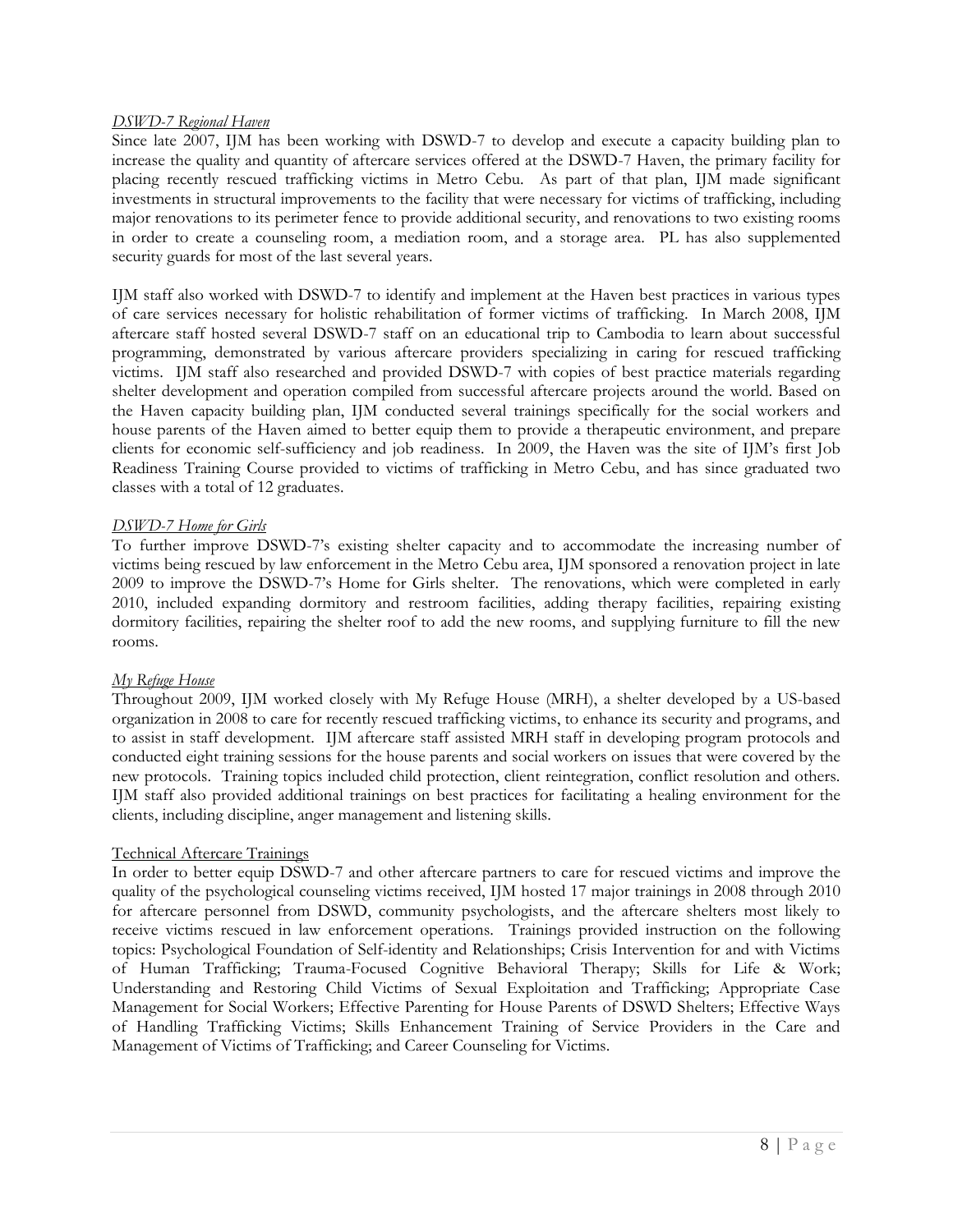### Economic Self-Sufficiency and Re-integration (ESSR) Project

To address the need for former victims of trafficking to be economically self-sufficient upon reintegration to the community, IJM launched an initiative in 2008 called the Economic Self-Sufficiency and Re-Integration (ESSR) project to increase realistic and sustainable opportunities for economic self-sufficiency for trafficking survivors and to enhance holistic re-integration support. In 2008, IJM completed an assessment of local community services being provided that were related to economic self-sufficiency and re-integration, identified target industries most likely to provide safe and sustainable employment for former trafficking victims, and funded expansion of job skills training provided by a local aftercare partner. Also in 2008, IJM developed a seven-stage Job Readiness Training Course that focuses on developing attitude, work ethic, task completion, motivation, time management, professional communication, teamwork, initiative, conflict prevention and problem solving skills.

In 2009, IJM trained aftercare providers in job readiness preparation for their clients, recruited businesses to open job placements and provide vocational training, and started the Job Readiness Training Program for aftercare clients through three different aftercare shelter partners, including the DSWD-7 Haven. Also in 2009, IJM entered into agreements with vocational training and business partners outlining protocols for student placement upon completion of the Job Readiness Training Program. IJM also upgraded the cosmetology training program at DSWD-7's Area Vocational Training Center (AVRC) by donating standard cosmetology equipment and renovating training space. The improved program, which simulates a real salon, benefits former trafficking victims and other survivors of abuse as they are trained in the use of advance cosmetology equipment at AVRC.

In 2009-2010, IJM's ESSR project had 42 survivors of trafficking graduate from its Job Readiness Training Course, and successfully placed 16 of those graduates in sustainable full-time employment with local business partners paying livable wages. Many of the remaining graduates are studying in formal education or vocational training programs.

In January 2010, a US-based group interested in starting a new NGO that would take over the goals and responsibilities of IJM's ESSR program traveled to Cebu to meet with IJM staff and assess the project. This group subsequently incorporated a new NGO in both the US and in the Philippines. That NGO is now a stand-alone, non-profit NGO that works with local business and church partners to bring economic, social, and spiritual reconciliation to abused, exploited and vulnerable people in the Metro Cebu area.

# **Labor Regulation**

 $\overline{a}$ 

IJM staff advocated with the Department of Labor and Employment Region VII (DOLE-7) to enforce Philippines' child labor laws against business establishments selling minors for prostitution in the target area. In 2007, IJM provided a training for DOLE-7 inspectors on evidence collection and crime scene investigation, and throughout the project participated in meetings with DOLE-7 staff regarding technical and legal issues that arose during inspections and administrative proceedings. IJM worked with law enforcement agencies to coordinate with DOLE-7 on several anti-trafficking law enforcement operations. DOLE-7 ordered the immediate and permanent closure of three establishments in Metro Cebu during the project, including two in 2008 in Cebu City and Lapu-Lapu City, and one in 2010 in Cebu City.<sup>7</sup>

<sup>7</sup> Unfortunately, the establishment that DOLE issued a closure of establishment order against in 2010 is still open. The Cebu City Government may take additional appropriate action in accordance with the Cebu City Anti-Trafficking Ordinance.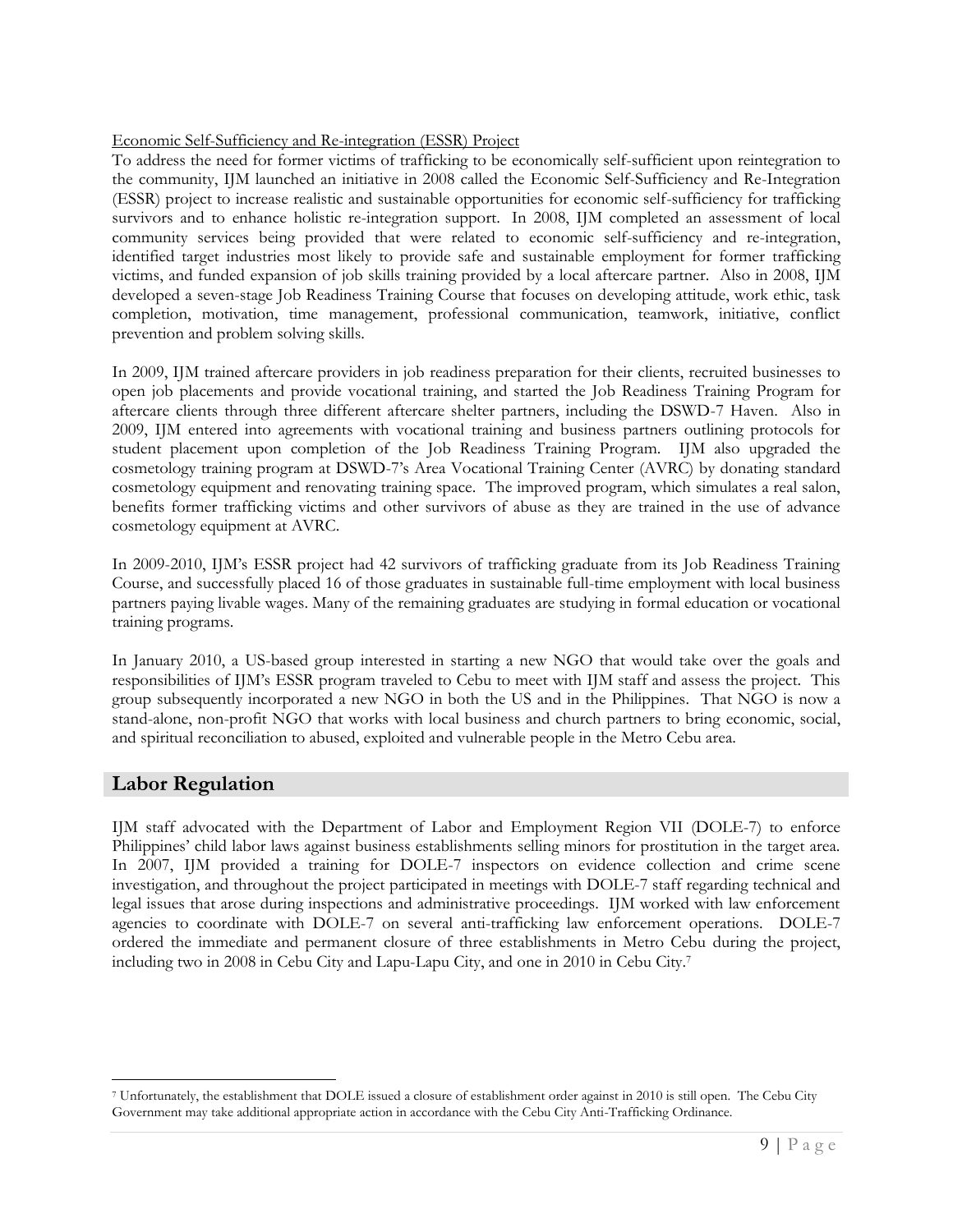# **Local Government Unit Oversight**

# **Anti-Trafficking in Persons Ordinances and Resolution**

In 2008 and 2009, Cebu City, Mandaue City, and Lapu-Lapu City all passed Anti-Trafficking in Persons Ordinances with assistance from PL, and Cebu Province passed an Anti-Trafficking in Persons Resolution. The City Ordinances included penalties for businesses found to be participating in trafficking, a directive for the respective city to mobilize barangay governments in anti-trafficking activities, and a budget for city level anti-trafficking activities. The Provincial Resolution enhanced local level regulation of recruiters to prevent trafficking in persons. IJM staff have assisted in forming or supporting the creation of each city's Inter-Agency Council against Trafficking (IACAT), and have been an active member of the Provincial Women's Commission's anti-trafficking in persons working group. IJM has continued to provide support as each LGU has implemented anti-trafficking reforms and programs, including trainings, awareness raising events, assessments, and casework support.

## **Establishment Closures**

In Cebu City, the City Government of Cebu through the Office of the City Attorney issued a closure order against an establishment in 2009 based on the result of a PNP anti-trafficking investigation and operation. In Mandaue City, the Mayor issued a closure order for one bar in 2009 and the Mandaue City Legal Office ordered another bar closed in 2010, both of which had been the subject of PNP investigations. In Lapu-Lapu City, the City Legal Department recommended a Closure Order and Revocation of Permit against a KTV bar for prostitution of minors, but the City Government confirmed that the bar had ceased operations following a PNP anti-trafficking investigation and operation in 2009.

## **Cebu City Rapid Assessment**

Researchers retained by the Cebu City IACAT held data gathering workshops throughout November 2009 for a Rapid Assessment research project to determine the barangay level understanding and knowledge of the problem of trafficking in persons. IJM staff participated in research design workshops and assisted in the data gathering workshops. The study surveyed over 250 representatives from almost all of the barangays in Cebu City, provided them with an orientation on anti-trafficking laws and the Cebu City Ordinance, and asked them to describe their knowledge of trafficking activities in their own barangays. IJM lawyers provided lectures on the national and local anti-trafficking laws during two of the five data gathering sessions. The researchers published the findings of their rapid assessment of the trafficking in persons situation in early 2010.

### **Highlighting the LGU Role against Human Trafficking**

In June 2010, IJM, in partnership with the US Embassy in Manila, hosted a forum to highlight the important role of LGUs in combating trafficking in persons. US Ambassador Harry Thomas delivered a keynote address emphasizing the urgency of human trafficking issues in the Philippines. Approximately 82 participants representing the LGUs, government agencies, NGOs, law enforcement, prosecutors, judges, and media personnel attended. Participants discussed the trafficking in persons situation in each area, recent achievements/interventions, problems/challenges, and the priority agenda for the coming year.

# **Civil Society Engagement**

### **War Against Trafficking**

In 2008, IJM joined other anti-trafficking stakeholders in the Metro Cebu area in planning and launching a "War Against Trafficking" (WAT), an anti-trafficking in persons civil society movement initiated by the Visayan Forum, a key anti-trafficking NGO in the Philippines. The purposes of the WAT are to increase community awareness, share resources, and organize advocacy projects to mobilize public anti-trafficking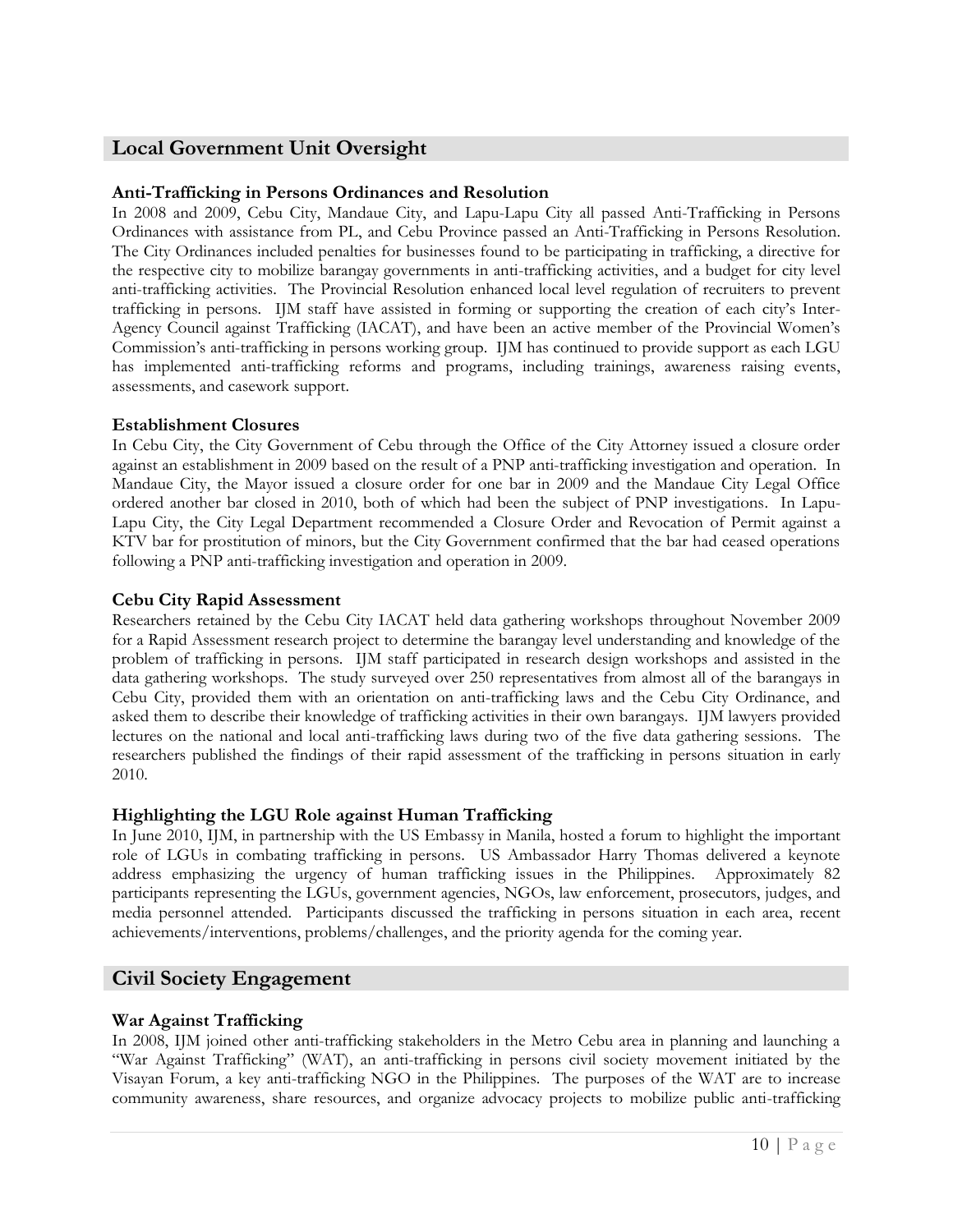action. As an active WAT convener, IJM joined other anti-trafficking stakeholders in the Metro Cebu area in planning and participating in major awareness raising events, including annual events as part of International Anti-Trafficking Day, celebrated each year on December 12.

## **Grassroots Community Trainings**

In 2009, IJM began working with civil society groups, law students, other NGOs and local governments to conduct trainings for grassroots community members, particularly in communities more at risk for human trafficking activity. IJM staff conducted seven community legal trainings in 2009 for a total of 351 individuals. In 2010, through September, IJM staff hosted and/or helped facilitate eight anti-trafficking awareness raising seminars, including an orientation to anti-trafficking law, the realities of the human trafficking situation, and its impacts on individuals and communities. Participants included barangay officials, Gender and Development focal persons, Barangay Council for the Protection of Children personnel, and members of various peoples' organizations in Cebu City.

In September 2010, IJM conducted a training the trainers workshop for partner NGO staff and other community educators to equip participants to conduct trainings/seminars in their own communities on the realities of trafficking in persons, efforts to combat trafficking in persons, and how to gather data.

## **Mobilizing Local Church and Student Groups**

In 2009, IJM began mobilizing church and student leaders and groups to engage in anti-trafficking advocacy and to offer beneficial services to rescued victims. IJM made presentations, conducted training seminars, developed training curriculum, and recruited church and student groups to engage in advocacy and provide direct services for former victims as appropriate. Over the last 18 months, these groups have made many contributions against trafficking in persons in Metro Cebu, including the following significant achievements.

In May 2009, IJM worked closely with DSWD-7 and one local church group to set up a temporary placement facility for removed women and girls following a large law enforcement operation as the DSWD's HerSpace shelter did not have sufficient space to house and secure the 57 women and girls removed during that particular operation.

The passing of the Lapu-Lapu City Anti-Trafficking in Persons Ordinance discussed above was strongly supported by the local Catholic parishes. Father Jesus Dumual, representing the Virgen sa Regla congregation, which oversees many of the Lapu-Lapu parishes, spoke publicly at the hearing in support of the proposed ordinance and mobilized members of his congregation to advocate for its passage. Later, in February 2010, IJM staff conducted a half-day training on "Data Gathering and Documentation of Trafficking in Persons Cases in the Community" to 67 participants at the Virgen de Regla Parish in Lapu-Lapu City.

In 2010, IJM staff began to develop a select group of student leaders, who call themselves Justice Advocates, at the University of the Philippines Cebu Campus. The Justice Advocates are very passionate about human trafficking issues and are committed to raising awareness and building a justice advocacy movement within their campus and surrounding communities. IJM staff provided trainings to increase their understanding of trafficking and human rights issues and laws and to build their capacity and will to become passionate advocates. In October 2010, the Justice Advocates organized and conducted their first awareness raising event for 54 participants in one community in Cebu City.

### **Media Coordination**

During the project, IJM has actively pursued media coverage of effective anti-trafficking law enforcement to increase public awareness of the issue of trafficking, stimulate public demand for counter-trafficking action, and maximize the deterrent impact of law enforcement activity. In 2008, IJM assisted with the publication of several stories about successful law enforcement operations that resulted in rescued victims and arrested perpetrators. In February 2009, the Cebu Sun Star began running a series of weekly editorials about the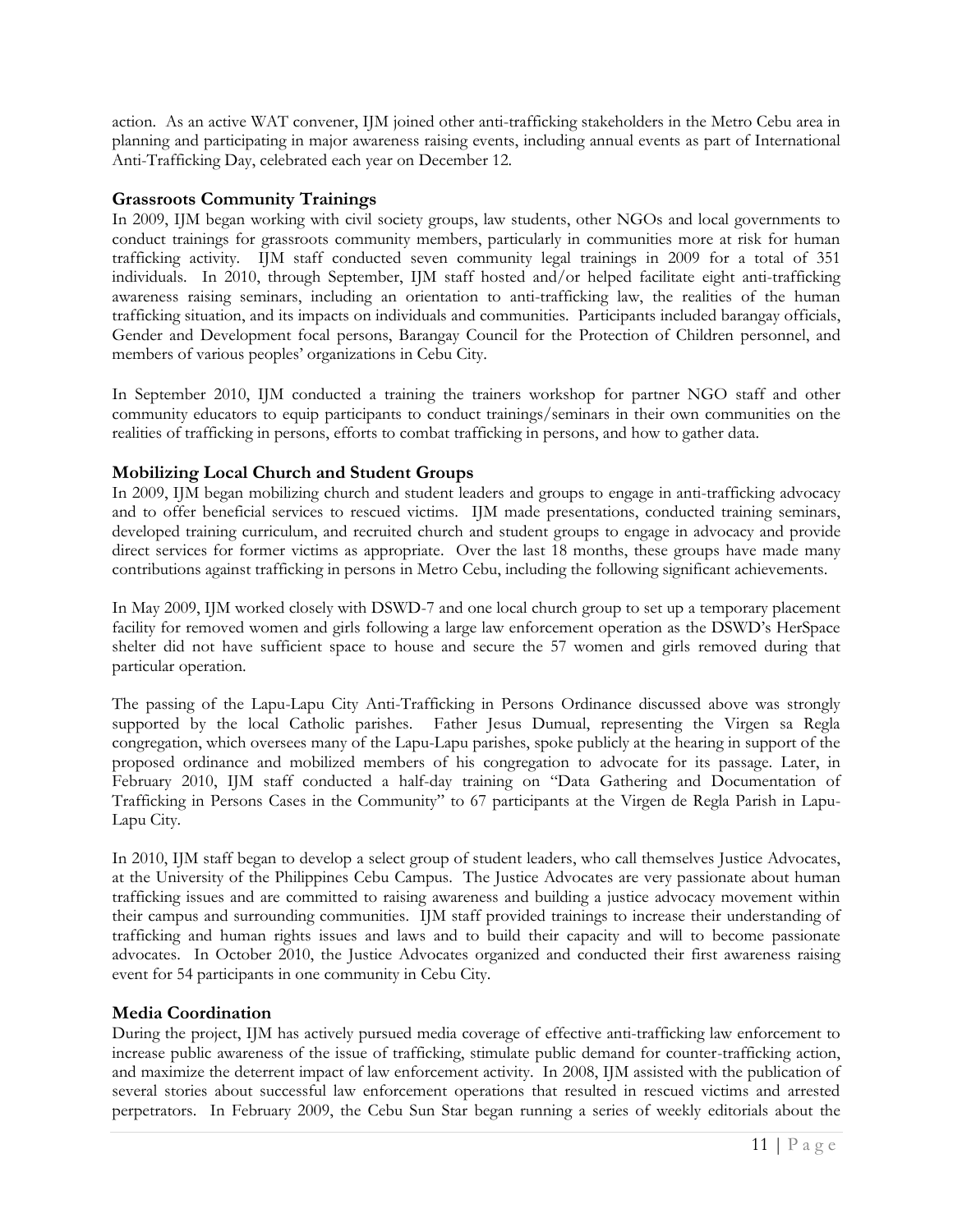problem of human trafficking and the local anti-trafficking response. In May 2009, IJM and other antitrafficking partners received substantial media coverage regarding the launch of the Women and Children's Waiting Area at the Cebu City Courthouse and IJM's Economic Self-Sufficiency and Reintegration Program. Also in May 2009, the Probe Team, a national investigative journalism program that airs weekly on ABS-CBN, featured IJM and its government partners conducting a law enforcement operation in Metro Cebu. The Probe Team program provided positive coverage of the operation, protected the identities of those involved and included editorial comments encouraging a stronger government response to the trafficking issue. During 2009, IJM and DYHP, a local radio station, worked together to produce and air a series of radio dramas and legal discussions featured on one of DYHP's weekly shows.

In November 2008 and November 2009, IJM hosted media forums for media practitioners in the Metro Cebu area, in partnership with the Broadcasters Association of the Philippines (KBP) Cebu Chapter. The 2008 media forum focused on PL and IJM's role in anti-trafficking work, and the 2009 forum focused on multi-organization/agency collaboration, including presentations from the PNP and DSWD. In September 2010, IJM hosted a media training entitled "Reporting Human Trafficking" for a total of 28 media practitioners, including representatives from most of the leading television, radio and print media outlets in the target area. The training was designed to build the capacity of media representatives to cover human trafficking related stories and consisted of lectures and exercises designed to develop participant's journalism skills as applied to the sensitivities and realities of human trafficking victims and stories.

# **Monitoring Impacts of Law Enforcement**

To further monitor any impact that law enforcement operations may have had on prostituted women and girls, IJM solicited feedback from local organizations that regularly provide services to prostituted women and girls on the following topics: 1) access to health services; 2) condom availability; 3) outreach workers access to prostituted women and girls in establishments; and 4) prostituted women and girls' experience with law enforcement. On the whole, service providers did not report any negative trends in the four areas of inquiry. There were a few exceptions, listed below, which IJM worked to address.

- On several occasions, non-IJM trained police conducted raids unrelated to anti-trafficking operations that resulted in the arrest of freelance sex workers who were later charged with vagrancy.
- In 2008 and 2009, service providers reported that funding for condoms and medication were the primary barriers to quality health care for prostituted women and girls. In 2009, a major funding agency temporarily suspended its programs in the Philippines and it was therefore more difficult for prostituted women and girls to receive free condoms and the medicines and treatments that had been available to them in the past. However, in February 2010, the National Health Secretary began a new free condom distribution campaign which has solved the lack of condoms experienced the previous year.